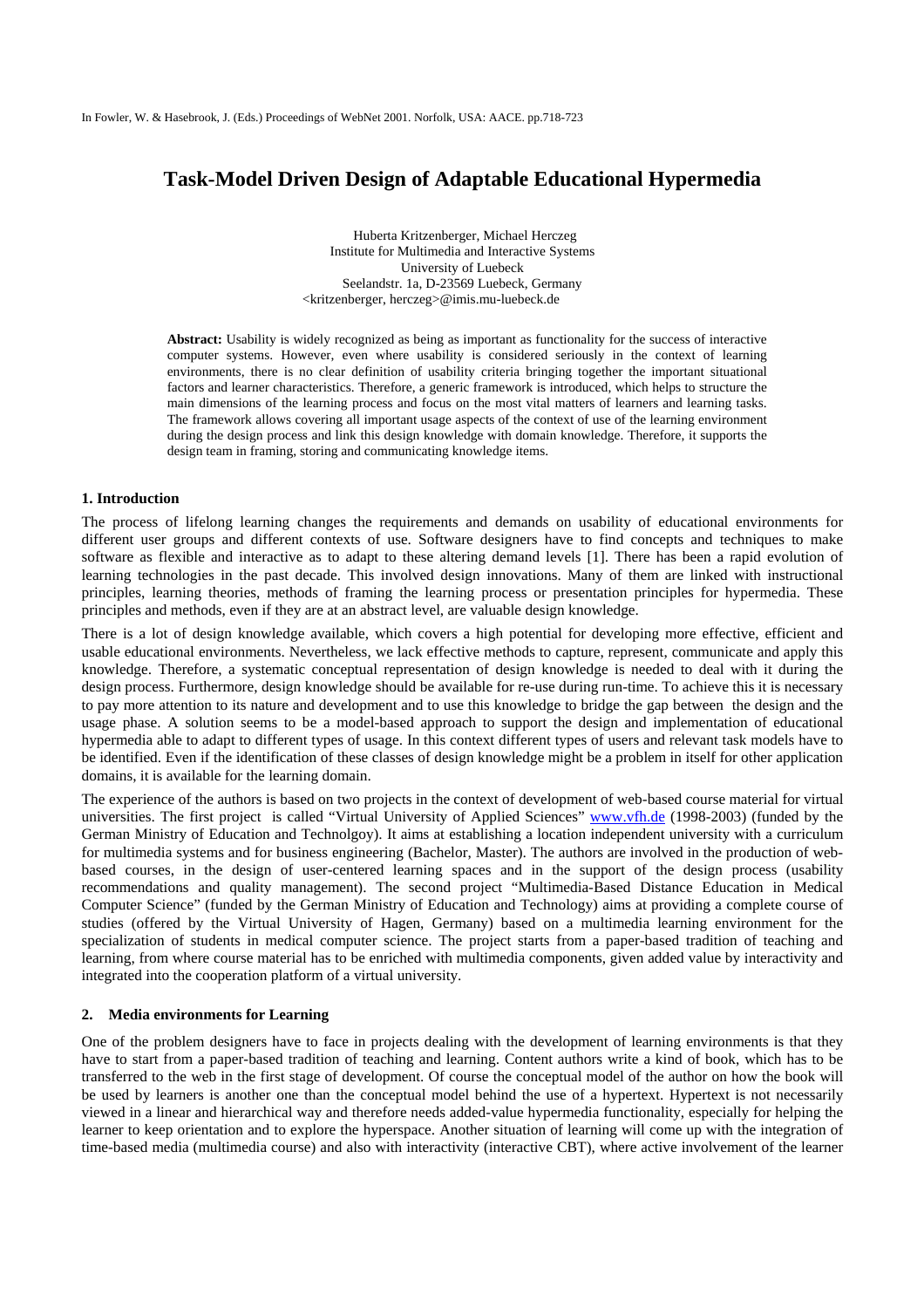is necessary, e.g. when doing interactive exercises or when inserting parameters into simulation and exploring what happens. By media use there are added-value functions, which were not considered by the content author. Furthermore, the learning material will be integrated into and used within the context of a virtual university, where cooperative learning with other students, e.g. in working groups, and interactions with teachers or tutors are enabled by technology. Again this kind of cooperation and communication environment will shift focus and result in variations of use for the learning material.



Figure 1: Different conditions of media use for Learning Environments

Normally, at each stage there are different conceptual models of the future user and of the situation of learning. Content authors normally start from writing courses as text documents that organizing knowledge in a hierarchical structure, which is are later on transferred into the associative web structure. The structuring is possibly done with authoring the hierarchical structure as guided tour into the hypertext. Although our common way of organizing knowledge hierarchically, is not the proper way for structuring hypermedia, which is centered around associations. Furthermore, the courses are enhanced with time-based media which need a careful look for example on knowledge presentation. Interactivity as a quality of action and interaction needs another pedagogic conception which go beyond models of instructional delivery of knowledge modules. Finally, in the cooperation environment, different kinds of use of the learning material can be imagined e.g. as background material for tele-teaching lessons.

Learning environments which are developed under these conditions need a media conception which considers usability. However, a user and usage-centered perspective is not easy to take, because there is a team of developers where each team member occupies a different role with different responsibilities in the design process.

# **3. User and Usage-Centered Design Perspective on Learning Environments**

In the last years there has been a shift from user-centered to usage-centered design in the field of usability engineering. Usercentered design represented a shift of focus from technology to people. To design actually usable tools, however, it is not only users who must be understood, but usage [2]. If we adopt this idea for the development of educational environments, which can be regarded as a special case of software development, this aspect seems to be rather important in itself, because the main purpose of this software is to support the task of learning in an effective way. However, as it gets clear from the considerations of chapter two learning environments differ according to media use. Therefore, depending on the media other kinds of learning environments with different use conditions will be developed.

In this sense, for the design of learning environments there is available a lot of design knowledge derived from learning theories and from teaching strategies, which has to be utilized for the design of learning environments. But furthermore, there are other aspects that will determine how and for what purpose the learning environment will be used. Model-based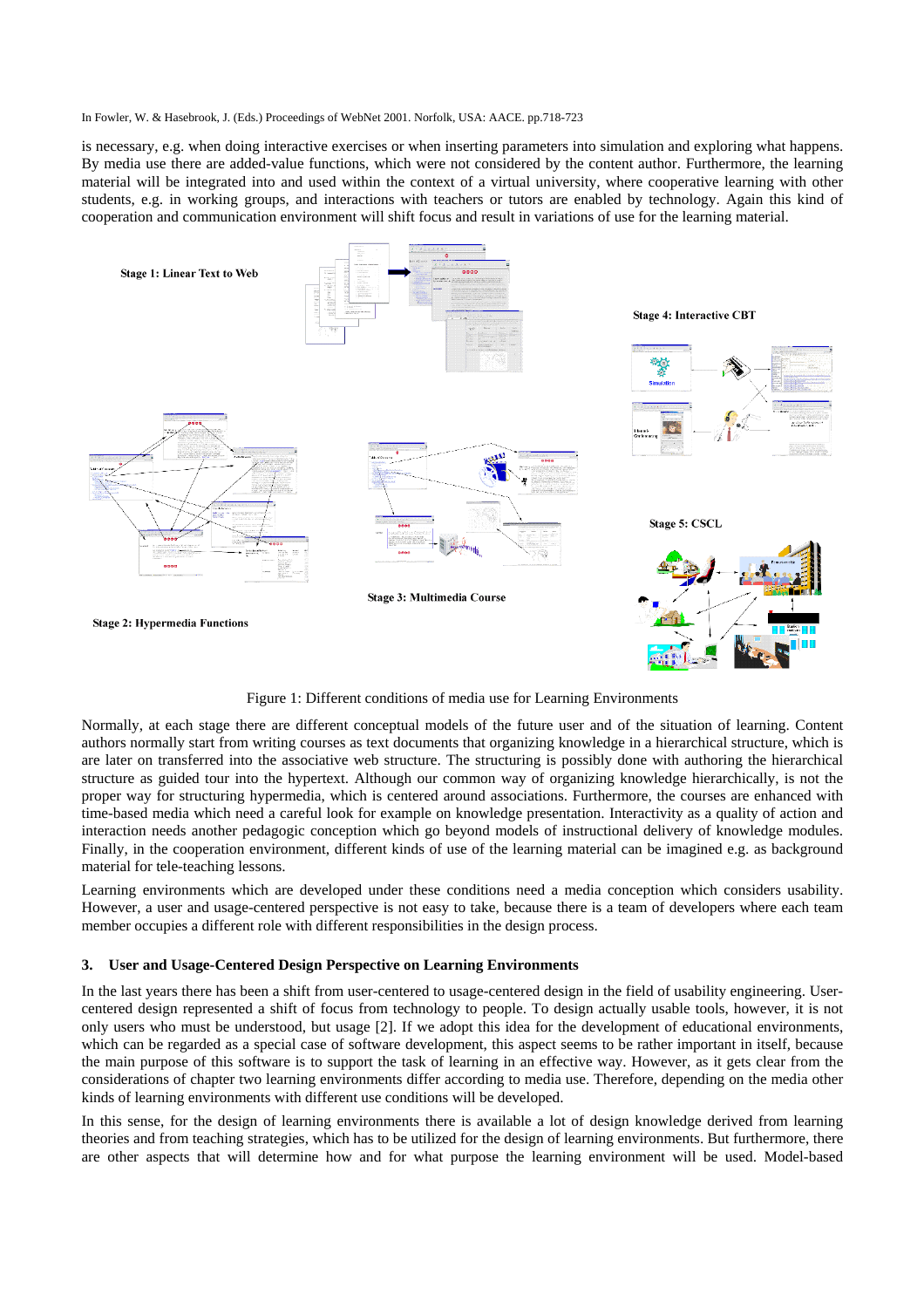approaches seem to be promising. They aim at finding declarative models that allow designers and developers to concentrate on relevant aspects of their work without being immediately immersed in analysis and implementation details. The framework discussed in this paper and the implementation of an authoring and generation tool on this conceptual basis offers an opportunity. Besides the philosophy of how people learn there are other things to be analyzed (e.g. user needs, problems to be solved, conditions of use, resources for use, kinds of knowledge in the learning material and so on), which need to be captured, represented, communicated in the design team, as well as considered and applied as relevant design knowledge.

# **4. Framework for Structuring Learning Environments**

The first step in the development of software is the analysis of user and task [3]. For the field of developing learning environments this means the analysis of pedagogic goals, the organizational context, and the characteristics of the intended user group (learners). If this kind of analysis is done accurately, a lot of data will be gathered. In order to be able to use these data in context, it will be necessary to store the collected data in a structured way. For this purpose pre-structuring by scenarios is a useful method. The following object-oriented framework seems appropriate for structuring, storing and applying these data in the course development process for learning environments.



Figure 2: Analyzing and Modeling the Context of Use of Educational Hypermedia

The framework, which represents the context of use, is a generic model [4]. It proved to be useful for structuring the main dimensions of a learning environment and focus on the most vital matters of the learning process, teaching strategies, user characteristics and the conditions of use. It consists of the following application independent entities: Managed (Learning) Object, Task, Role, Agent and Tool.

# *Managed (Learning) Object*

The idea is to store the knowledge to be taught by the course in a modular way as basic knowledge objects of a certain topic. This modularization of knowledge provides flexibility needed during run-time, when a sub-set of knowledge items is planned to be presented to the learner. The actual selection of a sub-set of knowledge items at a certain stage of use depends on the characteristics of the learner (usually defined as characteristics of a learner group). Different learner groups might be distinguished in this context (see role). During run-time a certain sub-set of the knowledge items will be selected and presented to the learner as knowledge sequences built from a collection of structured knowledge items of a certain topic.

Furthermore, as different learners have specific characteristics, learning objects have to be structured and presented in learner-specific ways. To specify these relations there are connections to the entity tool (as teaching strategies) and to the entity role (as user group) in order to link relevant knowledge objects.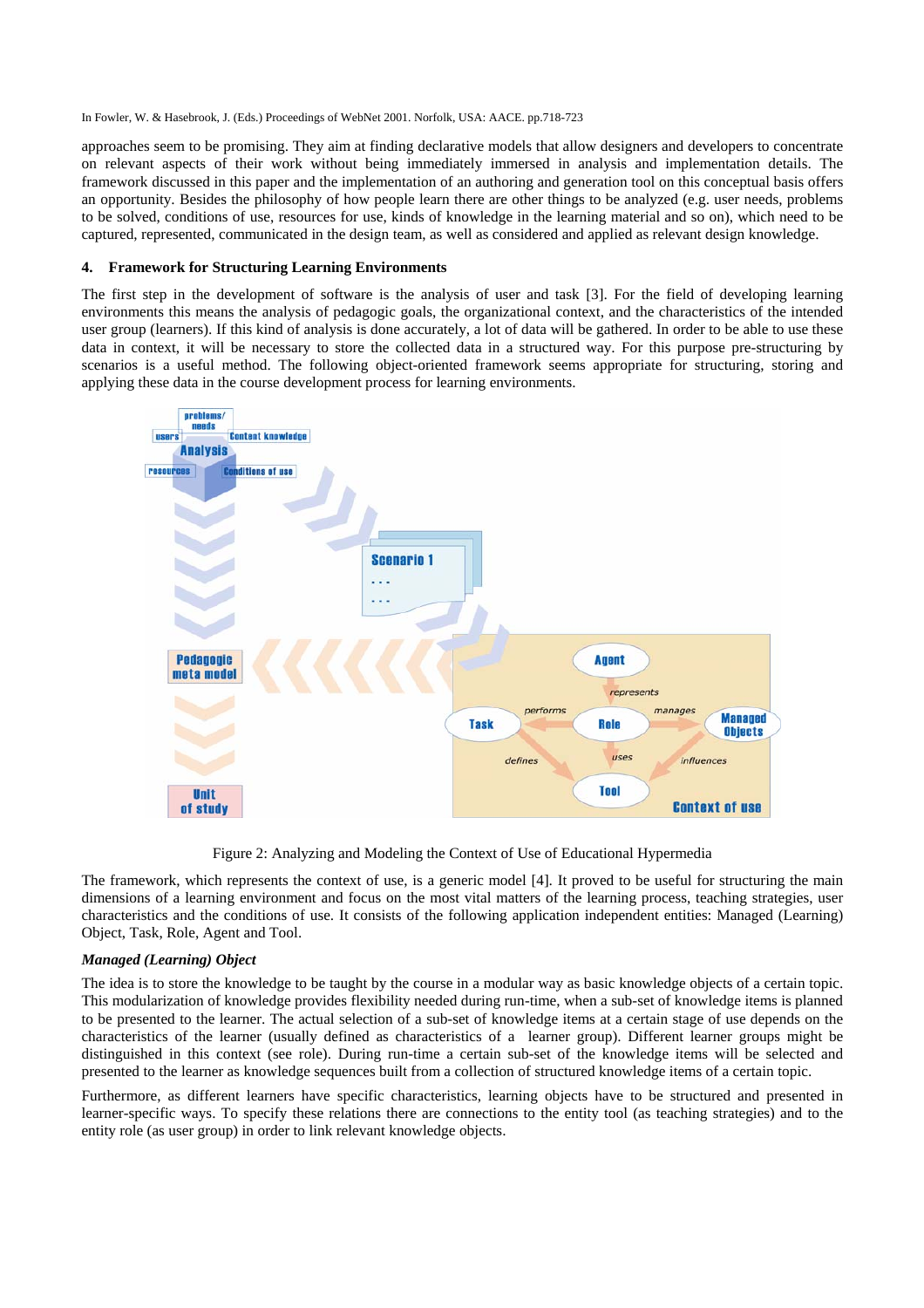# *Task*

Tasks are defined by the work to be performed by the user. In the context of learning environments tasks are defined as models of the learning process. Examples for tasks at a higher level of analysis "facts", "exercises", "rules", "problem solving". On a lower level there could be more concrete task specifications like "principles for the elaboration of a sequence of knowledge items" and offer elaboration strategies for the kind of knowledge at hand. In the context of the learning environment these tasks can be understood as steps performed to complete a learning process. On a lower level of task decomposition the naming of the tasks depends on specific pedagogic models (e.g. instructional model, constructive model). But the point of view on the task as a philosophy of learning seems not to be broad enough, because the task is embedded in the context of use and is therefore modified by the specific context of use at hand. For example, different media might influence how the task can be performed and also what kind of problem the user wants to solve with using the learning environment may play a role for the exact form of the task.

#### *Agent*

The entity "agent" covers descriptions of specific target groups and intended learner groups. User groups may be diverse, if learning environments serve the purpose of lifelong learning. For example, for courses offered in the learning environment of a virtual university on the web the following learner groups may be distinguished. There may be a learner group 1, which does basic studies comparable to traditional universities or schools. There may be a learner group 2, which is interested in further education. Another learner group 3 wants training on the job and fill knowledge gaps. A learner group 4 is characterized by having a concrete problem, which has to be solved by acquiring new knowledge. In order to do so, they need to study only specific knowledge items (learning objects) or collections of knowledge items. Furthermore, a learner group 5 may want to explore the learning modules without any shortage of time. Of course, other user groups may be relevant and characterized as well. The definition of user groups is very important for the development of a learning environment, because teaching always means to address a target group with specific needs. Therefore, the means and the teaching level have to be adapted accordingly.

# *Role*

The role specifies the context of use given by a specific learner, his or her learning tasks and the learning context, derived from the learning history. The role realizes of concrete user characteristics [5] out of the potential user groups, which are specified in the entity "agent".

# *Tool*

The tool describes the learning environment and its user interface. This incorporates for example functionality which is sometimes called the learning space, browser and navigation tools. In a more sophisticated framework there will be different environments for specific learning tasks, situations and learner groups.

The framework allows designers and developers to concentrate on relevant aspects of their work by specifying and representing relevant design knowledge for learning environment. This design knowledge is derived from analysis of the complex real world situation (problems, user groups, conditions of use, kinds of content knowledge, ) where the learning environment is needed for example as a unit of study. The complex real world environment can be modeled with the framework and the model is integrated into a pedagogic meta model for the unit of study. Compared to many other pedagogic meta models the basis of modeling is not restricted to cognitive theories of teaching and learning but covers as many relevant aspects of the situation of learning as possible.

# **5. Using Task Models to Adapt Hypermedia Learning Environments**

The potential of learning environments adapted to learners has been put forward by studies interested in user centered design [6], [7]. The framework introduced above covers relevant aspects of user-centered as well as usage-centered design and helps to structure, represent, communicate and apply these analysis data as the context of use for the learning environment. The context of use covers also media aspects as discussed in chapter 2, e.g. in the specifications for the object "tool" Specification of details within the framework is free and left to be individualized by designer needs and conceptual models on users and usage.

The task model is useful for designing more user-oriented interactions, because they will be structured according to the user's conceptual model of possible activities. Therefore, to really meet this potential of adaptation it is important to avoid inconsistencies between what has been specified in the task model and what can really be done in the implementation of the learning environment.

The framework is planned to be implemented with a relational database, XML-based data sets and a web-front-end [8]. This technical basis is capable of meeting the requirement of using design specifications (user characteristics and usage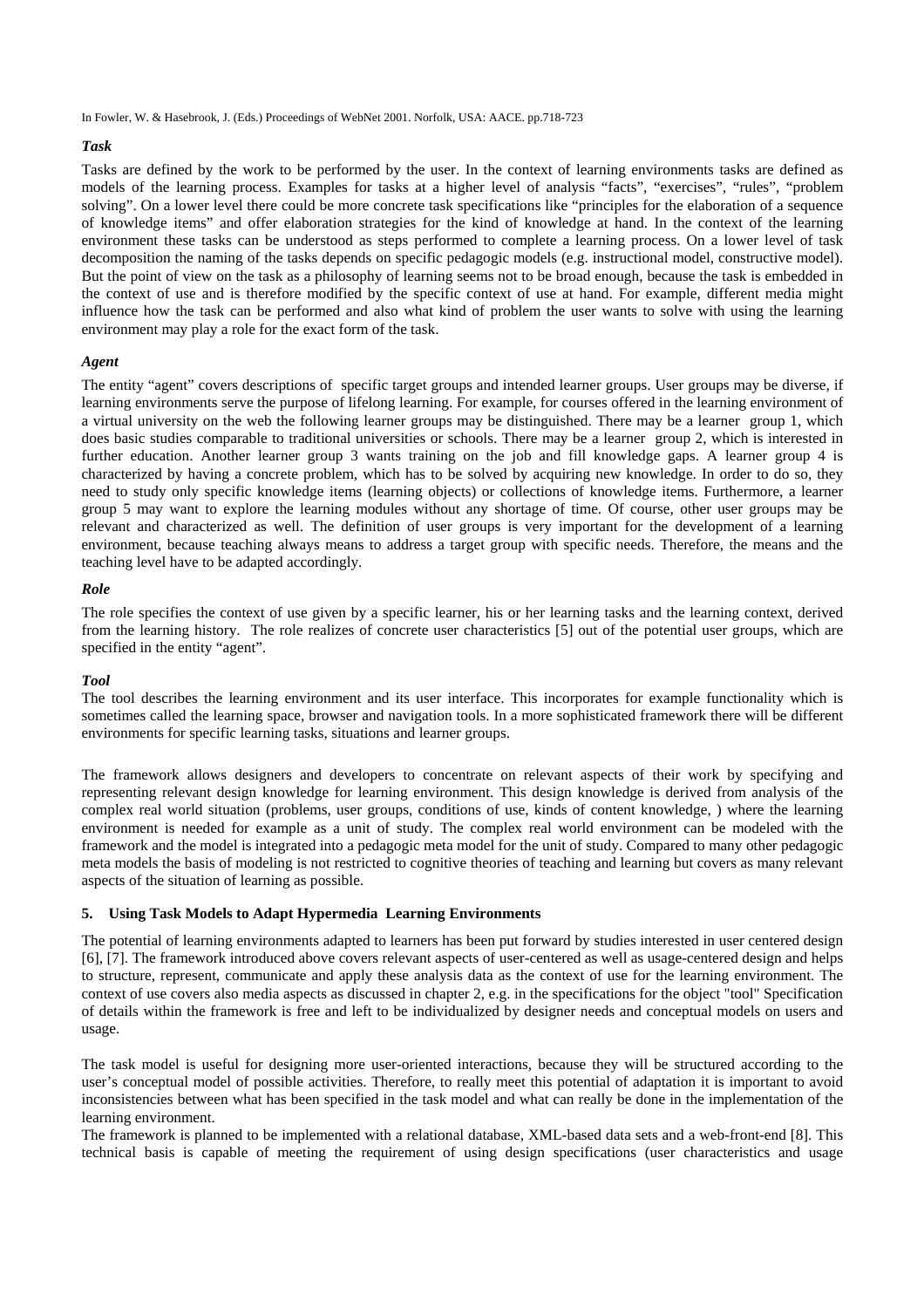information) for the adaptation of the hypermedia learning environment during run-time. The collection of hypermedia nodes presented to the concrete learner in the web-front-end is a customized collection of knowledge objects fitting the specific user needs and usage situation at hand. The criteria for the selection and presentation of the knowledge items to the learner has to be built-in meta information (specifications on the learning tasks, on teaching strategies relevant for learner types and user groups in the entities described above, together with other relevant analysis data) and linked during the design process.

Contrasted with cognitive models of the learning process covered by many adaptive hypermedia systems [9], the framework described above is capable of covering a model of the context of use for the learning environment. The context of use model covers and represent analysis data on an adequate level of abstraction to be represented. As far as the task model is concerned for example it is not only necessary to capture cognitive states of the user compared with the domain model, as in many adaptive hypermedia systems, but other aspects also. For example, learning tasks are a sort of chain, where burden and demands alter with the change of mental states. In order to initiate successful and effective learning processes it is most important to find an adequate demand level. It causes positive mental states like happiness, motivation, increase in performance and, in the long run, even qualification and positive development of personality. On the other side, inadequate demand levels cause negative and undesirable mental states, e.g. a feeling of tiredness, drop in performance, frustration, and even psychosomatic illness. Relevant information for the adequate demand level may not only come from the users cognitive state of knowledge acquisition, but also from other aspects defined by the context of use. The kind of the problem to be solved, the kind of media environment used for it, or problems with the user interface may among others play a vital role for the definition of the demand level. Therefore, information on these aspects of the learning environment should be available as well. The framework descrived above seems to have a potential to cover such aspects and therefore it helps to cover essential information for adaptation of the learning environment.

# **6. Development of a Learning Environment in Distributed Teams**

The implementation of the framework allows to specify all relevant information on user and usage during the design process and re-use it during run-time. It also allows distributed teams to work together during the development phase [10]. There are several reasons for it. As the implementation is web-based it can be used with a web-browser by distributed teams. Furthermore, object-oriented techniques for data-modeling allow even the handling of large data collections. Designers identify classes of information, such as "all learners", "learners of group 1", "sub-group within learner group 1" etc.. Then these classes can be freely combined into "views", which are needed by different members of the design team at different development stages. Object-oriented techniques like generalization, abstraction or inheritance are used. Attributes of the most general object are inherited by all following objects and therefore included in the respective view. Techniques like under-specification and refinement make the handling of large object sets easier. They allow all members of the design team to start with rough sketches of concepts and refine them during the lifecycle of the system developed. The use of a database supports the complete lifecycle of the course unit and makes all information and design rationales available for maintaining or updating the course.

# **7. Conclusions**

The framework described above helps designers solve design problems, since the navigation through information space with unstructured and dynamic nature of multimedia data poses complex problems which have to be solved in a structured way. The object-oriented model described above allows to address different design considerations at the proper level of abstraction. The levels either concern user characteristics, learner's tasks, content knowledge or interface considerations. And as the design decisions and the reasons for the design decisions (coming from analysis) are recorded, they can be traced backward and forward in the design process. This methodology is especially helpful for team use, when for example different media considerations (see stages in the production of learning environments as described in chapter 2) are to be considered. Furthermore, it is also intended to bridge the gap between design knowledge and re-use of design knowledge in the implementation of the hypermedia learning environment. Although the implementation is ongoing, it seems to be rather promising for a task-model driven design method.

#### **Acknowledgement**

The research on the project "Distance Education in Medical Computer Science" is funded by the German Ministry for Education and Technology in the Program "New Media in Education". The code of the research project is 08NM063A.

#### **References**

[1] Fischer, G. (1996): Making Learning Part of Life. Beyond the "Gift Wrapping" Approach to Technology. Presentation on the NSF Symposium "Learning and Intelligent Systems", June 26<sup>th</sup>. URL: http://www.colorado.edu/UWRP/cyber/fisc.html